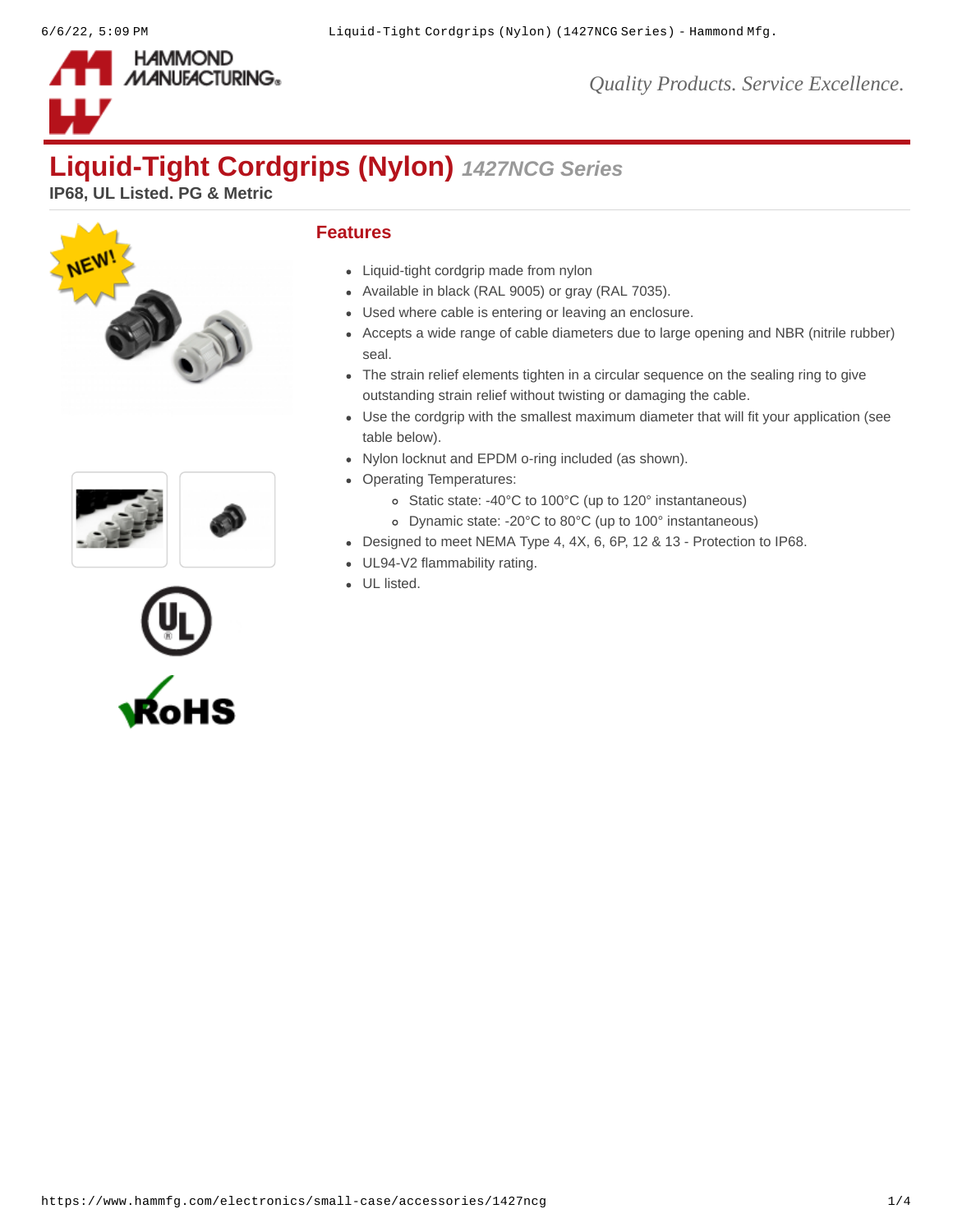





# **PG Threads (Standard Length)**

|                           |                     |                 | <b>Thread Size</b> | <b>Mounting Hole</b> |     | <b>Wire Diameter</b> | <b>Outer Length</b> | <b>Inner Thread Length</b> |
|---------------------------|---------------------|-----------------|--------------------|----------------------|-----|----------------------|---------------------|----------------------------|
| <b>Part Number (Gray)</b> | Part Number (Black) | <b>Material</b> | (D)                | <b>Diameter</b>      | Min | Max                  | (L)                 | (T)                        |
| 1427NCGPG7G               | 1427NCGPG7B         | Nvlon           | PG7                | 13                   | 3   |                      | 21                  |                            |
| 1427NCGPG9G               | 1427NCGPG9B         | <b>Nvlon</b>    | PG9                | 15                   | 4   | 8                    | 22                  | 8                          |
| 1427NCGPG11G              | 1427NCGPG11B        | Nylon           | <b>PG11</b>        | 19                   | 5   | 10                   | 25                  | 8                          |
| 1427NCGPG13G              | 1427NCGPG13B        | Nylon           | PG13.5             | 21                   | 6   | 12                   | 27                  | 9                          |
| 1427NCGPG16G              | 1427NCGPG16B        | Nvlon           | <b>PG16</b>        | 23                   | 10  | 14                   | 28                  | 10                         |

https://www.hammfg.com/electronics/small-case/accessories/1427ncg 2/4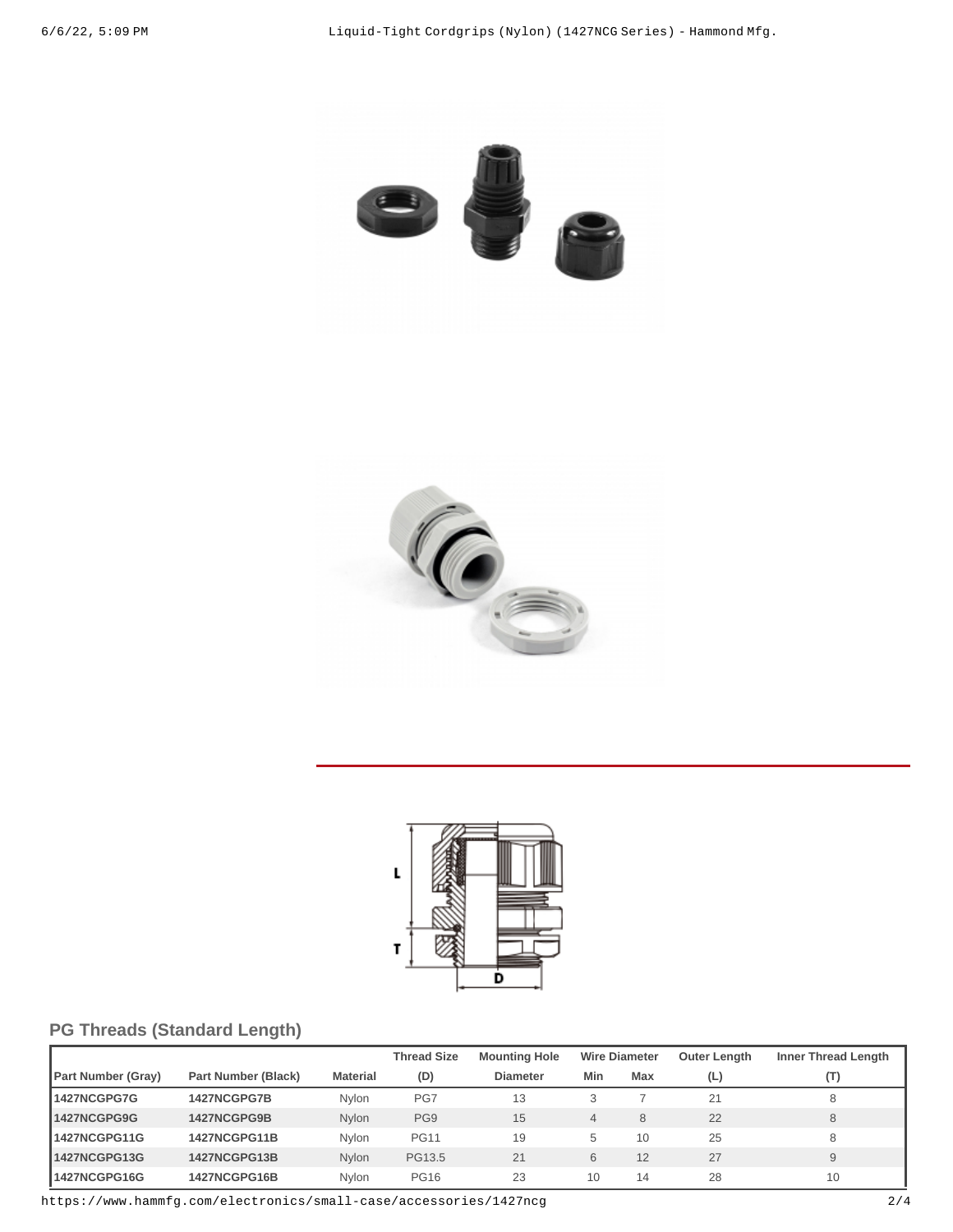### 6/6/22, 5:09 PM Liquid-Tight Cordgrips (Nylon) (1427NCG Series) - Hammond Mfg.

|                    |                     |                 | <b>Thread Size</b> | <b>Mounting Hole</b> |     | <b>Wire Diameter</b> | <b>Outer Length</b> | Inner Thread Length |
|--------------------|---------------------|-----------------|--------------------|----------------------|-----|----------------------|---------------------|---------------------|
| Part Number (Gray) | Part Number (Black) | <b>Material</b> | (D)                | <b>Diameter</b>      | Min | Max                  | (L)                 | (T)                 |
| 1427NCGPG19G       | 1427NCGPG19B        | Nylon           | <b>PG19</b>        | 24                   | 12  | 15                   | 30                  | 12                  |
| 1427NCGPG21G       | 1427NCGPG21B        | Nvlon           | <b>PG21</b>        | 29                   | 13  | 18                   | 31                  | 11                  |
| 1427NCGPG29G       | 1427NCGPG29B        | Nylon           | <b>PG29</b>        | 37                   | 18  | 25                   | 37                  | 11                  |
| 1427NCGPG36G       | 1427NCGPG36B        | Nvlon           | <b>PG36</b>        | 48                   | 22  | 32                   | 48                  | 13                  |
| 1427NCGPG42G       | 1427NCGPG42B        | Nylon           | <b>PG42</b>        | 55                   | 32  | 38                   | 49                  | 13                  |
| 1427NCGPG48G       | 1427NCGPG48B        | Nylon           | <b>PG48</b>        | 60                   | 37  | 44                   | 49                  | 14                  |

# **PG Threads (Extra Long)**

|                           |                     |                 | <b>Thread Size</b> | <b>Mounting Hole</b> |                | <b>Wire Diameter</b> | Outer Length | <b>Inner Thread Length</b> |
|---------------------------|---------------------|-----------------|--------------------|----------------------|----------------|----------------------|--------------|----------------------------|
| <b>Part Number (Gray)</b> | Part Number (Black) | <b>Material</b> | (D)                | <b>Diameter</b>      | Min            | Max                  | (L)          | $(\mathsf{T})$             |
| 1427NCGPG7LG              | 1427NCGPG7LB        | Nvlon           | PG7                | 13                   | 3              | 4                    | 21           | 15                         |
| 1427NCGPG9LG              | 1427NCGPG9LB        | Nylon           | PG9                | 15                   | $\overline{4}$ | 8                    | 22           | 15                         |
| 1427NCGPG11LG             | 1427NCGPG11LB       | Nvlon           | <b>PG11</b>        | 19                   | 5              | 10                   | 25           | 15                         |
| 1427NCGPG13LG             | 1427NCGPG13LB       | Nvlon           | PG13.5             | 21                   | 6              | 12                   | 27           | 15                         |
| 1427NCGPG16LG             | 1427NCGPG16LB       | Nvlon           | <b>PG16</b>        | 23                   | 10             | 14                   | 28           | 15                         |

## **Metric Threads**

|                           |                     |          | <b>Thread Size</b> | <b>Mounting Hole</b> |                | <b>Wire Diameter</b> | <b>Outer Length</b> | <b>Inner Thread Length</b> |
|---------------------------|---------------------|----------|--------------------|----------------------|----------------|----------------------|---------------------|----------------------------|
| <b>Part Number (Gray)</b> | Part Number (Black) | Material | (D)                | <b>Diameter</b>      | Min            | Max                  | (L)                 | (T)                        |
| 1427NCGM12G               | <b>1427NCGM12B</b>  | Nylon    | M12x1.5            | 12                   | 3              |                      | 21                  | 8                          |
| 1427NCGM16G               | <b>1427NCGM16B</b>  | Nylon    | M16x1.5            | 16                   | $\overline{4}$ | 8                    | 22                  | 8                          |
| 1427NCGM16LG              | 1427NCGM16LB        | Nylon    | M16x1.5            | 16                   | 5              | 10                   | 25                  | 8                          |
| 1427NCGM20G               | <b>1427NCGM20B</b>  | Nylon    | M20x1.5            | 20                   | 6              | 12                   | 27                  | 9                          |
| <b>1427NCGM20LG</b>       | 1427NCGM20LB        | Nylon    | M20x1.5            | 20                   | 10             | 14                   | 28                  | 9                          |
| 1427NCGM25G               | <b>1427NCGM25B</b>  | Nylon    | M25x1.5            | 25                   | 13             | 18                   | 31                  | 11                         |
| 1427NCGM32G               | <b>1427NCGM32B</b>  | Nylon    | M32x1.5            | 32                   | 18             | 25                   | 37                  | 11                         |
| <b>1427NCGM40G</b>        | <b>1427NCGM40B</b>  | Nylon    | M40x1.5            | 40                   | 22             | 32                   | 48                  | 13                         |
| <b>1427NCGM50G</b>        | <b>1427NCGM50B</b>  | Nylon    | M50x1.5            | 50                   | 32             | 38                   | 49                  | 13                         |
| 1427NCGM63G               | <b>1427NCGM63B</b>  | Nylon    | M63x1.5            | 63                   | 37             | 44                   | 49                  | 14                         |

# **Torque Specifications**

|                    |                | Sealing Nut Torque (N-m) | Locknut Torque (N-m) |                |  |
|--------------------|----------------|--------------------------|----------------------|----------------|--|
| <b>Thread Size</b> | Min.           | Max.                     | Min.                 | Max.           |  |
| PG7                | 0.8            | 1.5                      | $\mathbf{1}$         | 2              |  |
| PG9                | $\mathbf{1}$   | $\overline{2}$           | 1.2                  | 1.8            |  |
| <b>PG11</b>        | 1.5            | 2.5                      | 1.5                  | 2.5            |  |
| PG13.5             | 3.5            | 4.5                      | 3                    | 5              |  |
| <b>PG16</b>        | $\overline{4}$ | 5                        | $\overline{4}$       | 6              |  |
| <b>PG21</b>        | 5              | 6                        | $\overline{4}$       | $\overline{7}$ |  |
| <b>PG29</b>        | $\overline{7}$ | 8                        | 5                    | $\overline{7}$ |  |
| <b>PG36</b>        | 8              | 10                       | 8                    | 10             |  |
| <b>PG42</b>        | 9              | 12                       | 8                    | 10             |  |
| <b>PG48</b>        | 11             | 13                       | 8                    | 10             |  |
| M12                | 0.8            | 1.5                      | $\mathbf{1}$         | 2              |  |
| M16 (small)        | $\mathbf{1}$   | $\overline{2}$           | 1.5                  | 2.5            |  |
| M16 (large)        | $\overline{c}$ | 3                        | 2                    | 3              |  |
| M20 (small)        | 3.5            | 4.5                      | 2.5                  | 3.5            |  |
| M20 (large)        | $\overline{4}$ | 5                        | 3.5                  | 4.5            |  |
| M25                | $\overline{4}$ | 6                        | $\overline{2}$       | 5              |  |
| M32                | $\overline{7}$ | 8                        | 4                    | $\overline{7}$ |  |
| M40                | 10             | 13                       | $\overline{7}$       | 9              |  |
| M50                | 11             | 13                       | 8                    | 10             |  |